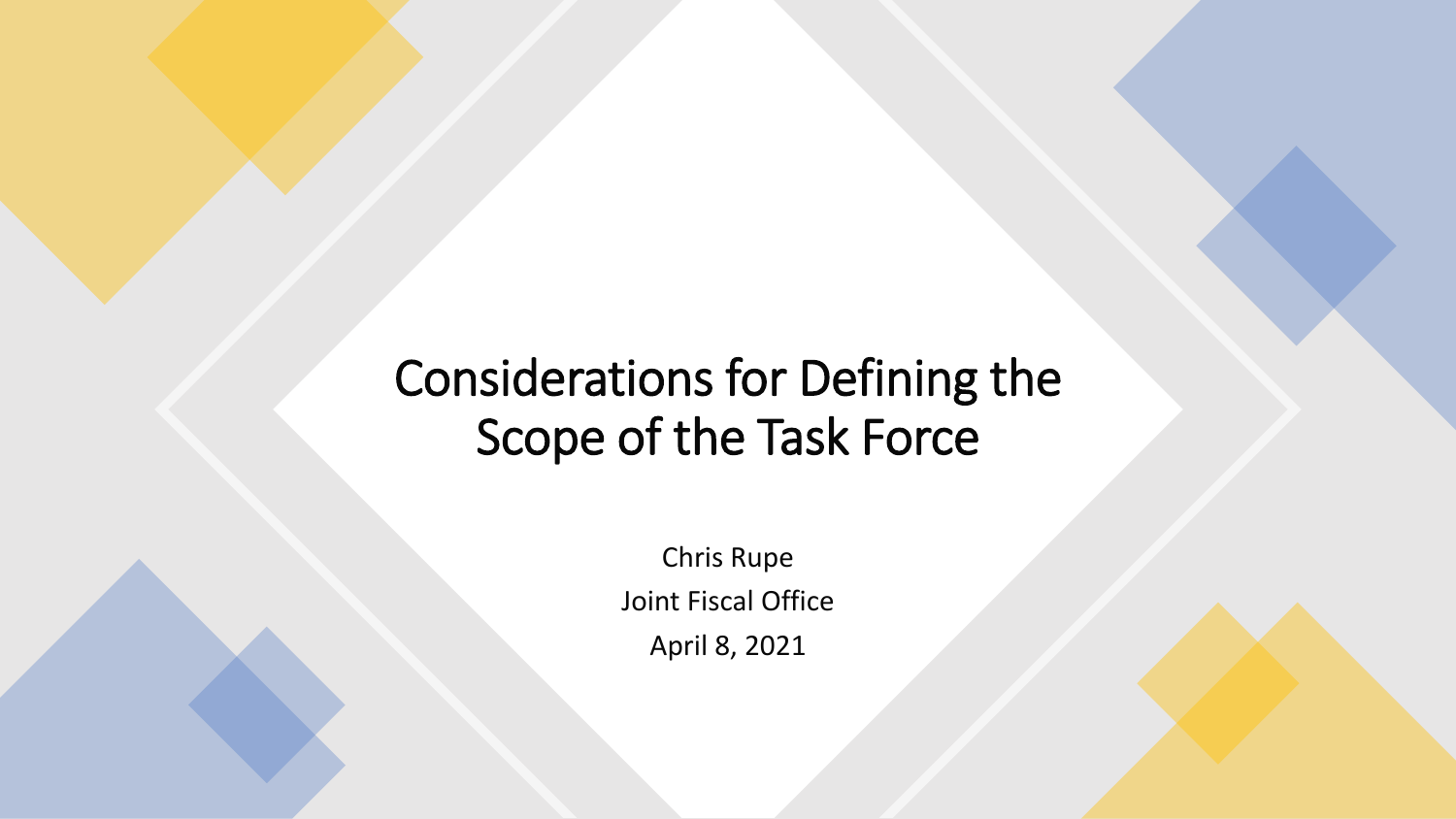What is the problem you are trying to solve?

Defining the problem at the outset is very important to focus the work of the group.

Fact finding and analysis is great – but to what end?

"Setting a pension stabilization target number" - what does this mean?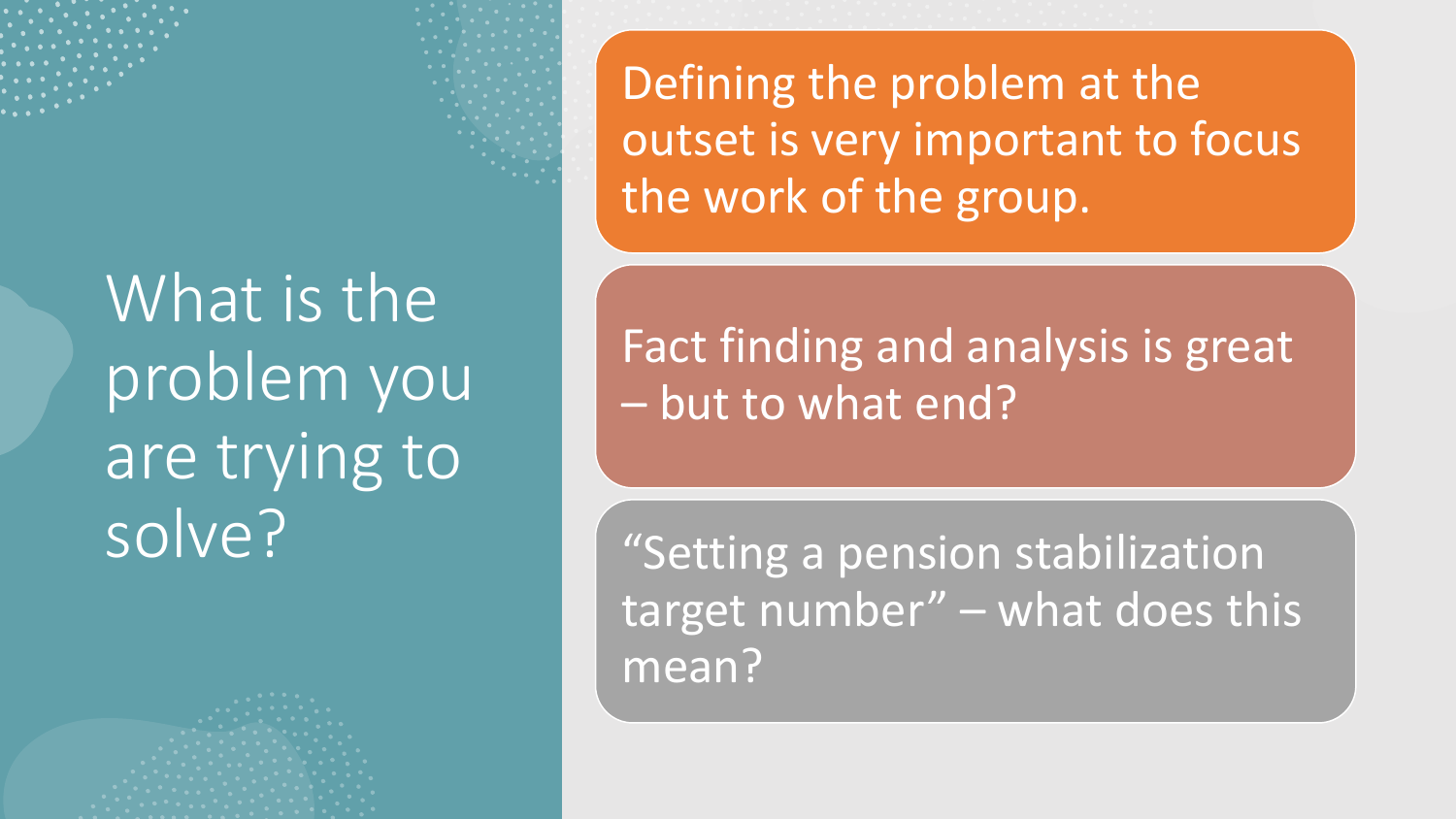# What is the desired outcome?

#### Fiscal targets

- Important to focus on **both** liabilities and budgetary pressures (ADEC)
- Establishing numerical targets, or desirable parameters, is helpful.

#### Workforce considerations

- What is an appropriate and affordable retirement benefit package in the broader context of total compensation?
- Existing actives vs. new hires
- Additional retirement benefit options?

**Understand what went wrong in the past – and try to avoid repeating it in the future!**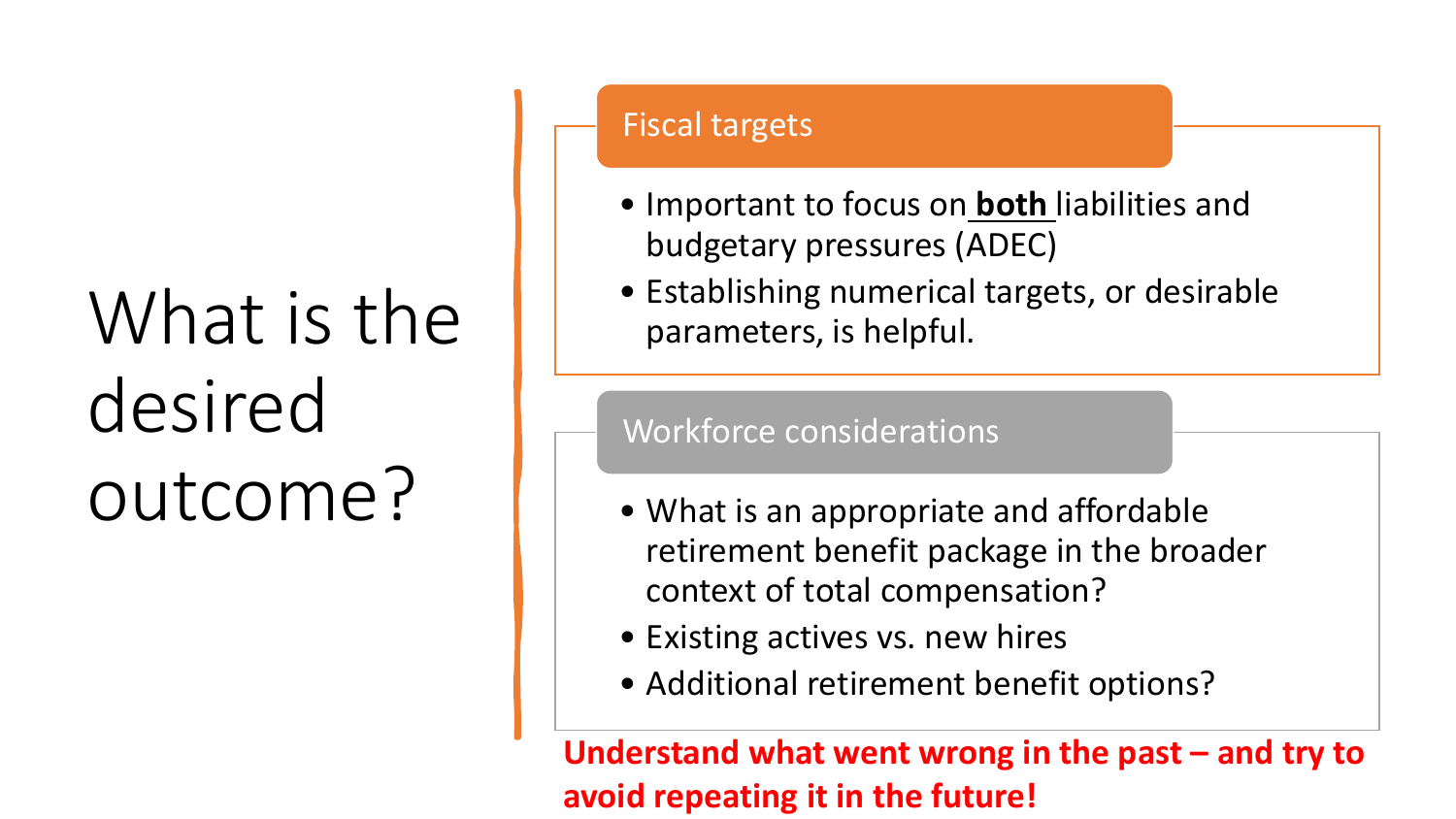## Fiscal Targets

- **Evaluating liabilities and budgetary pressures together is important in order to assess the full picture.**
- Focusing only on reducing budgetary pressures can lead to recommendations that do not solve the underlying structural issues and lead to greater long term costs to the state.
	- Example: Resetting the amortization schedule to a fresh 30-year level dollar schedule would reduce future ADEC payments but would not reduce the liabilities and would result in \$1.95 billion of additional interest payments. Can gets kicked. Bond rating may be impacted.
- Targets should be realistic and achievable. You cannot mathematically make the existing liabilities completely disappear.
	- May be helpful to focus on recent growth from FY21-22, similar to the Treasurer's January 15th report.
- What is the appropriate balance between employees/employers shouldering the burden of the solution?
	- Consider the impact of the \$150M, which could grow to \$440-450M by 2038.
- What is the appropriate cost share for retirement benefits in the future? Employee vs. employer share of normal cost.